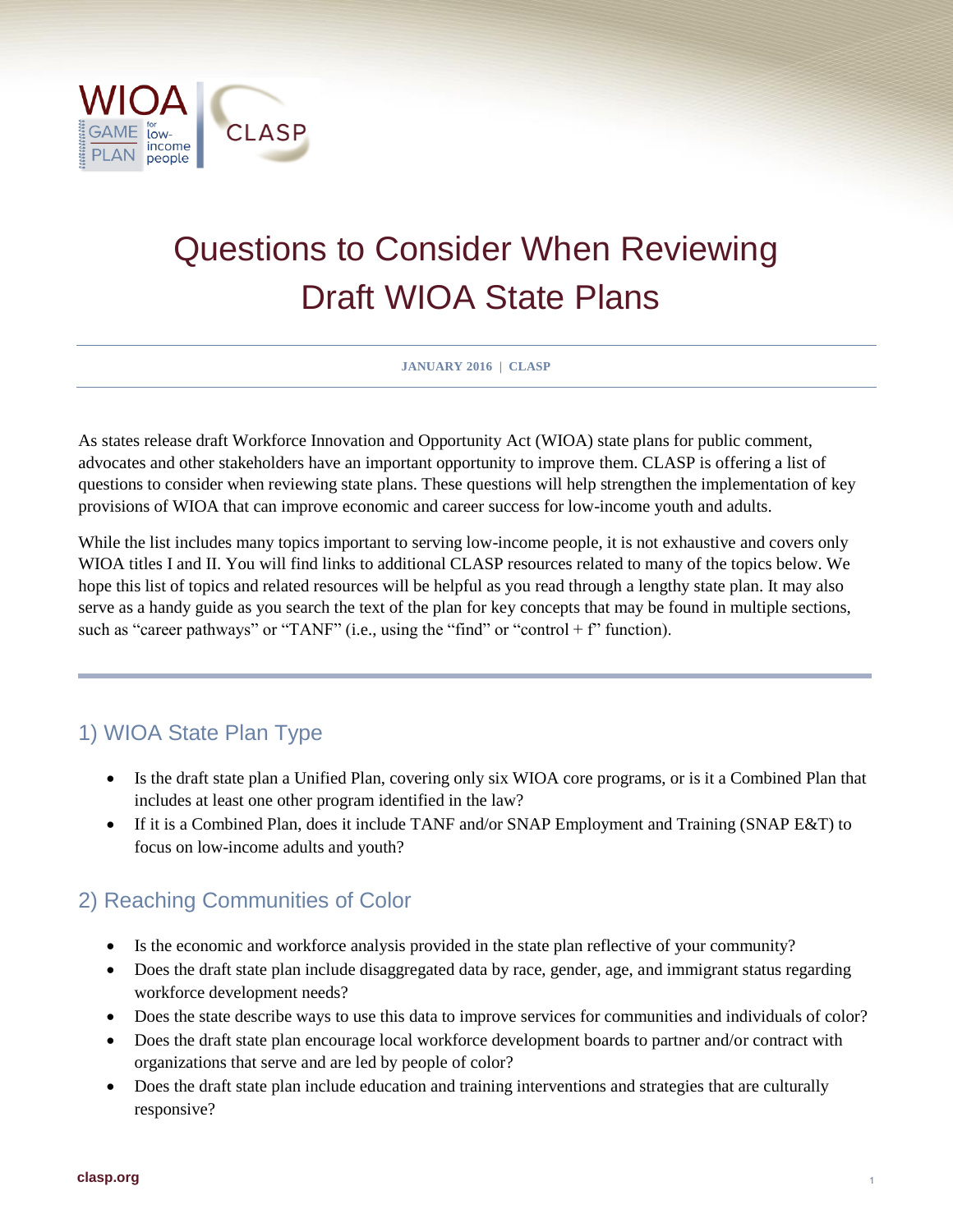# **CLASP**

#### 3) Career Pathways

- Does the draft state plan describe how the state will implement career pathways? Does the state adopt the WIOA statutory definition of career pathways?
- Is there a description of how the state will ensure career pathways are accessible to high-need adults and out-of-school youth, including supportive services and entry paths for individuals with low basic skills?
- Does the draft state plan advise local boards regarding the requirement that local areas use youth funds to conduct an objective assessment "for the purpose of identifying appropriate services and career pathways for participants?"

#### Resource: *[Career Pathways: State Plan & Policy](http://www.clasp.org/resources-and-publications/publication-1/State-Career-Pathways-memo.pdf)*

#### 4) Co-Enrollment and Leveraging Funding Streams for Integrated Services

- Is co-enrollment encouraged for specific populations and specific service models? For example: WIOA Title I Youth and WIOA Title II Adult Education & Literacy; WIOA Title I Adult and WIOA Title II Adult Education & Literacy; and WIOA Title I Youth and WIOA Title IV Vocational Rehabilitation?
- How does the draft state plan describe the coordination, alignment, and non-duplication of core WIOA services with employment and training activities provided through human services programs (such as TANF and SNAP)?
- How does the draft state plan describe the coordination, alignment, and non-duplication of core WIOA services with employment and training activities provided under other employment, training, and education programs (including career and technical education)?

#### 5) Work-Based Learning

- Does the draft state plan identify work-based learning— such as on-the-job training, incumbent worker training, pre-apprenticeships, registered apprenticeships, and transitional jobs—as a strategy?
- Is the work-based learning targeted to those in most need?

Resource: *[Transitional Jobs: Expanding Opportunities for Low-Income Workers](http://www.clasp.org/resources-and-publications/publication-1/WIOA-Transitional-Jobs-memo.pdf)*

# 6) Tying Incumbent Worker Training to Employer Job Quality Standards

- Does the draft state plan establish criteria for job quality standards for employers participating in WIOAfunded incumbent worker training or on-the-job training?
- Does the plan encourage local workforce boards to set such job quality criteria?

Resource: *[WIOA and Job Quality](http://www.clasp.org/resources-and-publications/publication-1/WIOA-and-Job-Quality-memo.pdf)*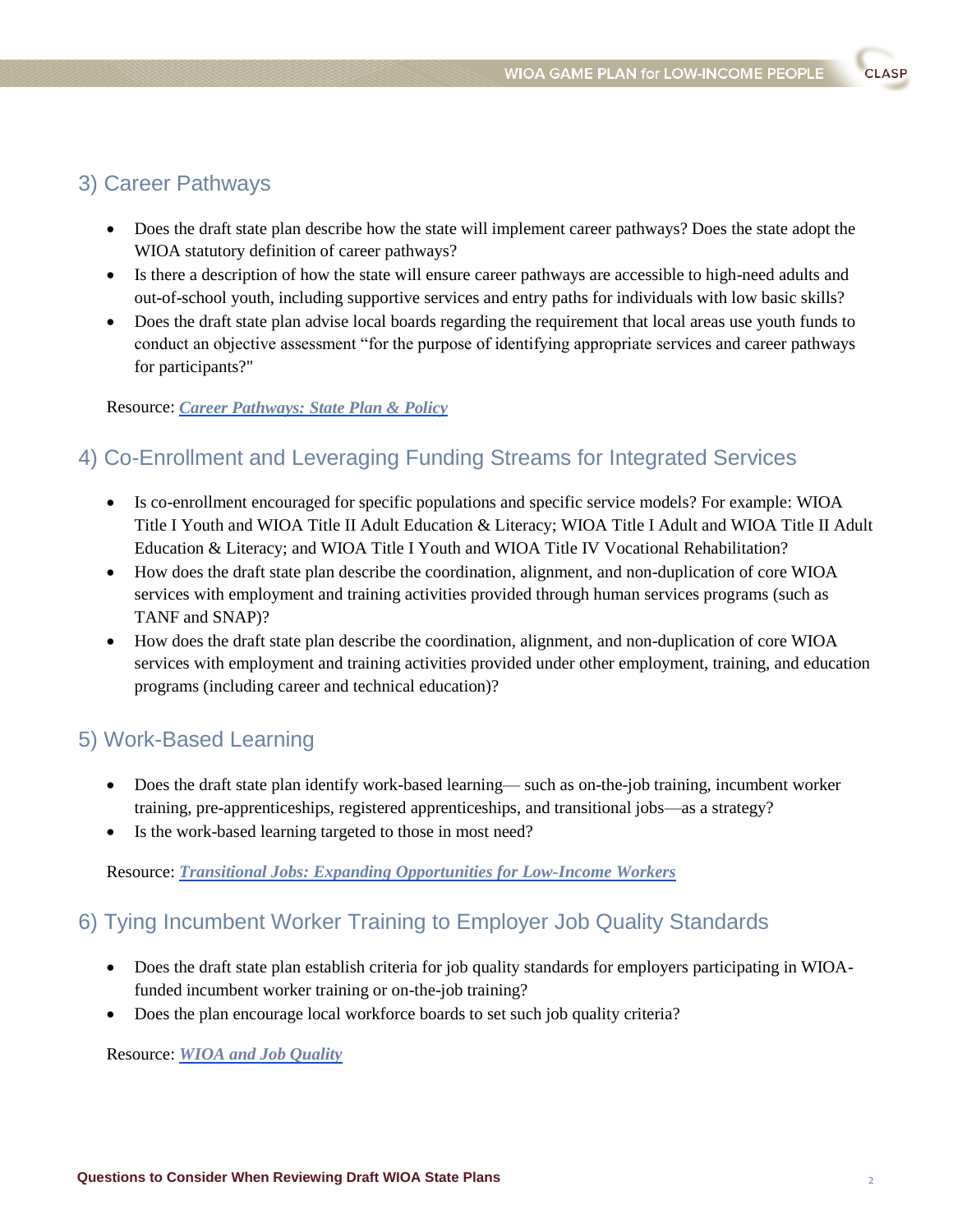**CLASP** 

# 7) Priority of Service for High-Need Adults

- Does the draft state plan describe how the state will implement and monitor the priority for public assistance recipients, other low-income individuals, and individuals who are basic skills deficient in accordance with the requirements of WIOA sec.  $134(c)(3)(E)$ , which applies to individualized career services and training services funded by the Adult Formula program?
- $\bullet$  Does the draft state plan set a benchmark (e.g., 51 percent or 70 percent) for the share of adult participants who are in these groups?

Resource: *[Priority of Service for High-Need Adults](http://www.clasp.org/resources-and-publications/publication-1/Priority-of-Service-for-High-Need-Adults-memo.pdf)*

#### 8) Allocation of Funding for Training

- In the WIOA Title I Adult program, does the draft state plan suggest or require a minimum amount be used for "training" (as opposed to "career services")?
- Does the draft state plan set a goal for the share of adult participants receiving "training" services who are low income?

Resource: *[Priority of Service for High-Need Adults](http://www.clasp.org/resources-and-publications/publication-1/Priority-of-Service-for-High-Need-Adults-memo.pdf)*

#### 9) Youth Eligibility and Planning

- Does the draft state plan require local workforce development boards to create standing youth committees? If so, who are the required members?
- Does the draft state plan reference how the state and/or local board will facilitate co-enrollment of youth participants across core programs, in particular for youth ages 18-24 who can be served through titles I, II, and IV?
- Does the draft state plan outline implementation of specific provisions related to career pathways—such as the requirement that local areas use youth funds to conduct an objective assessment "for the purpose of identifying appropriate services and career pathways for participants?"
- Does the draft state plan address how the procurement processes and requests for proposals will, when possible, be adapted and aligned across the core programs to encourage longer-term and more intensive services for out-of-school youth?
- Does the draft state plan include or address eligibility policies beyond what is required from the U.S. Department of Labor? For example, is self-attestation acceptable for upfront eligibility determination for out-of-school youth in high-risk categories (e.g., those who are pregnant or parenting, subject to the juvenile or adult justice system, homeless and/or runaway, or youth without a secondary credential)?
- Do the required definitions of "attending school" and "not attending school" limit access to WIOA services for out-of-school youth who are in high-risk categories but may be enrolled in an education service or intervention that the state considers to be a "school?"
- Does the required definition of "basic skills deficient" utilize criteria that encourage services to youth who have low basic skills, lack a secondary credential, and/or are limited English Skills proficient?